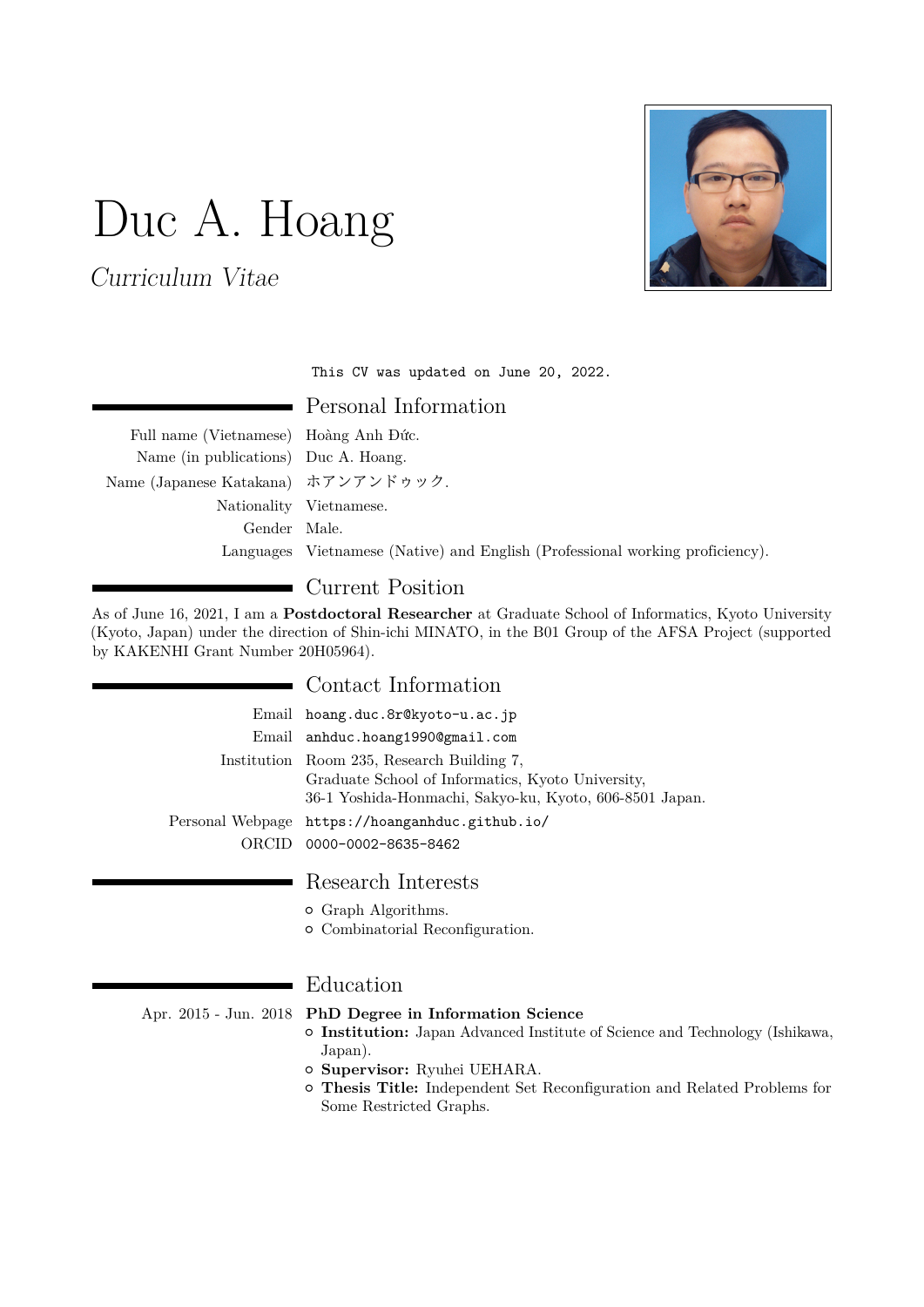|                               | Apr. 2013 - Mar. 2015 Master Degree in Information Science<br>o Institution: Japan Advanced Institute of Science and Technology (Ishikawa,<br>Japan).<br>o Supervisor: Ryuhei UEHARA.<br>o Thesis Title: The Independent Set Reconfiguration Problem on Some<br>Restricted Graphs. |
|-------------------------------|------------------------------------------------------------------------------------------------------------------------------------------------------------------------------------------------------------------------------------------------------------------------------------|
|                               | Sep. 2008 - Mar. 2013 Bachelor Degree in Mathematics<br>o Institution: VNU University of Science (Hanoi, Vietnam).<br>o Thesis Advisor: Thi Ha Duong PHAN.<br>o Thesis Title: The Matrix-Tree Theorem and Some Related Problems.                                                   |
|                               | Employment                                                                                                                                                                                                                                                                         |
| Jun. 16, 2021 - present       | <b>Postdoctoral Researcher</b><br>Group of Computer Algorithms, Graduate School of Informatics, Kyoto Uni-<br>versity (Kyoto, Japan).<br>Supervisor: Shin-ichi MINATO.<br>B01 Group, AFSA Project (supported by KAKENHI Grant Number 20H05964).                                    |
| Apr. 01, 2021 - Jun. 15, 2021 | <b>Research Assistant</b><br>Kyutech Algorithms Group, School of Computer Science and Systems Engi-<br>neering, Kyushu Institute of Technology (Fukuoka, Japan).<br>Supervisor: Toshiki SAITOH.                                                                                    |
| Apr. 01, 2019 - Mar. 31, 2021 | <b>Postdoctoral Researcher</b><br>Kyutech Algorithms Group, School of Computer Science and Systems Engi-<br>neering, Kyushu Institute of Technology (Fukuoka, Japan).<br>Supervisor: Toshiki SAITOH.                                                                               |
| Sep. 05, 2018 - Dec. 31, 2018 | Lecturer<br>Department of Informatics, Faculty of Mathematics, Mechanics and Informatics,<br>VNU University of Science (Hanoi, Vietnam).                                                                                                                                           |
|                               | Research Grants                                                                                                                                                                                                                                                                    |
| Aug. 30, 2019 - Mar. 31, 2021 | JSPS KAKENHI Grant-in-Aid for Research Activity start-up<br>o Grant Number: 19K24349.<br><b>o</b> Project Title: A study on reconfiguration problems under Token Sliding<br>and their applications.<br>o Role: Principal Investigator.                                             |
|                               | Awards                                                                                                                                                                                                                                                                             |
| Jun. 22, 2018                 | JAIST Outstanding Performance Award for doctoral students.                                                                                                                                                                                                                         |
|                               | Research Visits                                                                                                                                                                                                                                                                    |
| Apr. 07, 2021 - Apr. 08, 2021 | Group of Computer Algorithms (Minato Lab), Graduate School of Informatics,<br>Kyoto University (Kyoto, Japan).<br>Host: Shin-ichi MINATO.                                                                                                                                          |
| Dec. 23, 2019 - Dec. 25, 2019 | Faculty of Advanced Science and Technology, Kumamoto University (Ku-<br>mamoto, Japan).<br>Host: Yota OTACHI.                                                                                                                                                                      |
| Apr. 01, 2016 - Jul. 08, 2016 | Algorithm Theory Lab,<br>Graduate School of Information Sciences, Tohoku University (Sendai, Japan).<br>Host: Xiao ZHOU and Takehiro ITO.                                                                                                                                          |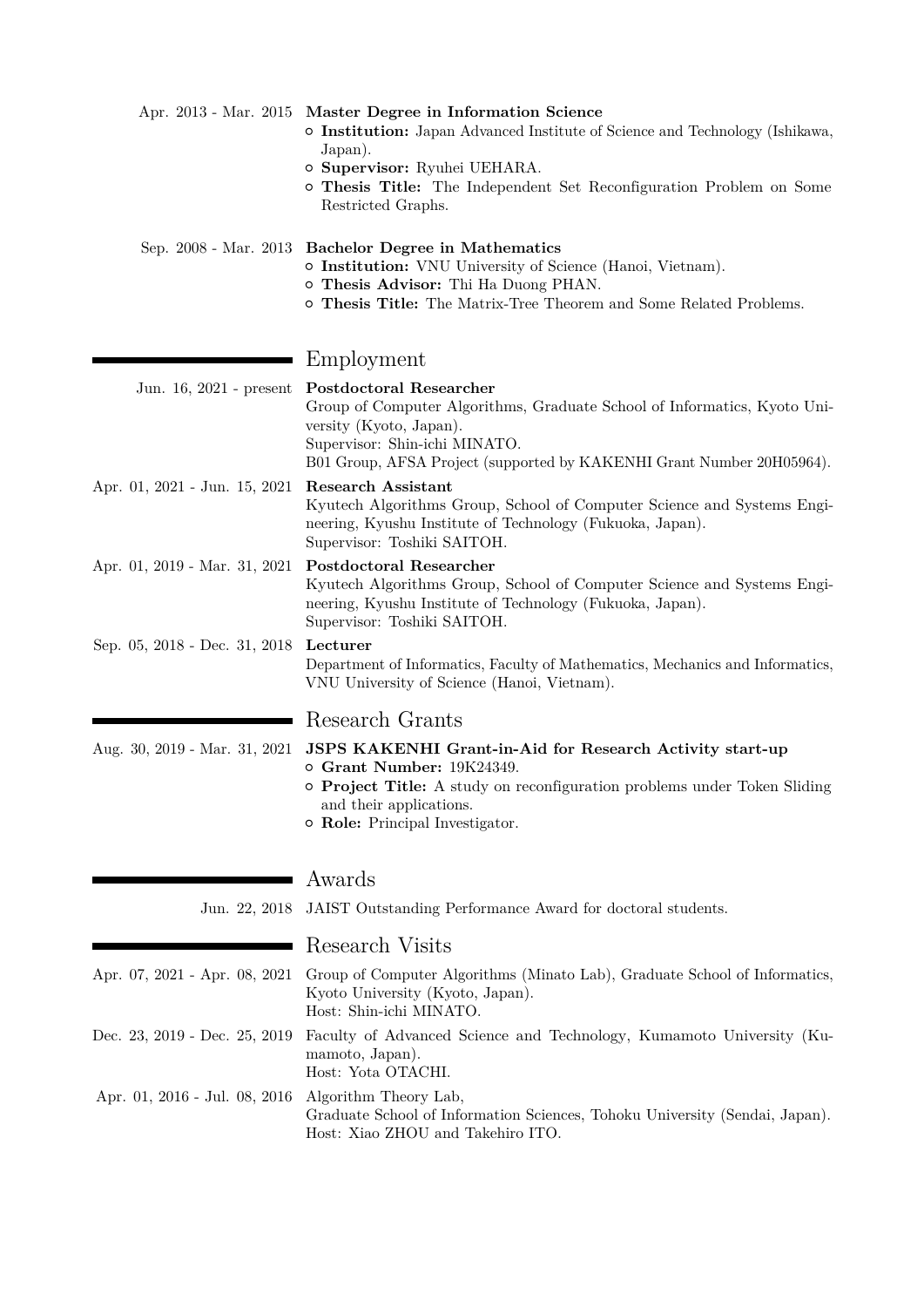#### Research Activities

(Sub-)Reviewer **Journal**

- { [Journal of Information Processing](https://www.ipsj.or.jp/english/jip/index.html) (2020)
- { [Theoretical Computer Science](https://www.journals.elsevier.com/theoretical-computer-science/) (2018, 2019, 2021)
- { [Discrete Applied Mathematics](https://www.journals.elsevier.com/discrete-applied-mathematics/) (2018)
- { [IEICE TRANSACTIONS on Fundamentals of Electronics, Communications](http://search.ieice.org/bin/index.php?category=A&lang=E&curr=1) [and Computer Sciences](http://search.ieice.org/bin/index.php?category=A&lang=E&curr=1) (2017, 2019)

#### **Conference**

- { [WALCOM 2021,](https://www.uit.edu.mm/walcom-2021/) [ICALP 2021,](http://easyconferences.eu/icalp2021/) [MFCS 2021](https://compose.ioc.ee/mfcs/)
- { [WG 2020,](https://algorithms.leeds.ac.uk/wg2020/) [COCOON 2020,](http://cocoon-conference.org/2020/) [ISAAC 2020](https://algo2020.comp.polyu.edu.hk/)
- { [MFCS 2019](https://tcs.rwth-aachen.de/mfcs2019/)
- { [COCOON 2018](http://cocoon2018.sdu.edu.cn/)

### Teaching Experiences

A list of courses I have participated in as a **Lecturer** or **Teaching Assistant**. The courses in English (Vietnamese) are described in English (Vietnamese).

| Sep. 10, 2018 - Dec. 13, 2018 Lecturer – VNU-HUS MAT3302: Discrete Mathematics (exercises)                           |
|----------------------------------------------------------------------------------------------------------------------|
| Sep. 06, 2018 - Dec. 13, 2018 Lecturer – VNU-HUS MAT3302 2TNT: Discrete Mathematics (exercises)                      |
| Oct. 11, 2017 - Nov. 30, 2017 Teaching Assistant – JAIST I216: Computational Complexity and Discrete<br>Mathematics. |
| Apr. 12, 2017 - Jun. 02, 2017 Teaching Assistant – JAIST I216: Computational Complexity and Discrete<br>Mathematics. |
| Oct. 12, 2016 - Dec. 01, 2016 Teaching Assistant – JAIST I216: Computational Complexity and Discrete<br>Mathematics. |
| Apr. 08, 2015 - Jun. 05, 2015 Teaching Assistant – JAIST I216: Computational Complexity and Discrete<br>Mathematics. |

## Co-authors (in alphabetical order)

[Erik D. Demaine,](http://erikdemaine.org/) [Martin L. Demaine,](http://martindemaine.org/) [Eli Fox-Epstein,](http://eli.fox-epste.in/) [Takehiro Ito,](http://www.ecei.tohoku.ac.jp/alg/take/) [Amanj Khorramian,](https://research.uok.ac.ir/~akhorramian/) [Hirotaka Ono,](http://www.econ.kyushu-u.ac.jp/~hirotaka/) [Yota](http://jaist.ac.jp/~otachi/) [Otachi,](http://jaist.ac.jp/~otachi/) [Akira Suzuki,](http://www.ecei.tohoku.ac.jp/alg/suzuki/) [Ryuhei Uehara,](http://www.jaist.ac.jp/~uehara/) [Tsuyoshi Yagita,](http://algorithm.ces.kyutech.ac.jp/wp/members/yagita/) Takeshi Yamada.

#### Publications

A list of my publications can also be found at [DBLP](https://dblp.uni-trier.de/pers/ht/h/Hoang:Duc_A=) and [Google Scholar.](https://scholar.google.com/citations?hl=en&user=-YS4WfIAAAAJ&view_op=list_works&sortby=pubdate) Some of them are available as e-prints at [arXiv.](https://arxiv.org/a/hoang_d_1.html)

#### **Journal**

[1] Erik D. Demaine, Martin L. Demaine, Eli Fox-Epstein, **Duc A. Hoang**, Takehiro Ito, Hirotaka Ono, Yota Otachi, Ryuhei Uehara, and Takeshi Yamada. "Linear-time algorithm for sliding tokens on trees". In: *Theoretical Computer Science* 600 (2015), pp. 132–142. doi: [10.1016/j.tcs.2015.07.037](https://doi.org/10.1016/j.tcs.2015.07.037).

#### **Refereed International Conference**

- [6] **Duc A. Hoang**, Akira Suzuki, and Tsuyoshi Yagita. "Reconfiguring *k*-path vertex covers". In: *Proceedings of WALCOM 2020*. Ed. by M. Sohel Rahman, Kunihiko Sadakane, and Wing-Kin Sung. Vol. 12049. LNCS. Springer, 2020, pp. 133-145. DOI: [10.1007/978-3-030-39881-1\\_12](https://doi.org/10.1007/978-3-030-39881-1_12).
- [5] **Duc A. Hoang**, Amanj Khorramian, and Ryuhei Uehara. "Shortest reconfiguration sequence for sliding tokens on spiders". In: *Proceedings of CIAC 2019*. Ed. by Pinar Heggernes. Vol. 11485. LNCS. Springer, 2019, pp. 262-273. poi: 10.1007/978-3-030-17402-6 22.
- [4] **Duc A. Hoang**, Eli Fox-Epstein, and Ryuhei Uehara. "Sliding tokens on block graphs". In: *Proceedings of WALCOM 2017*. Ed. by Sheung-Hung Poon, Md. Saidur Rahman, and Hsu-Chun Yen. Vol. 10167. LNCS. Springer, 2017, pp. 460-471. DOI: [10.1007/978-3-319-53925-6\\_36](https://doi.org/10.1007/978-3-319-53925-6_36).